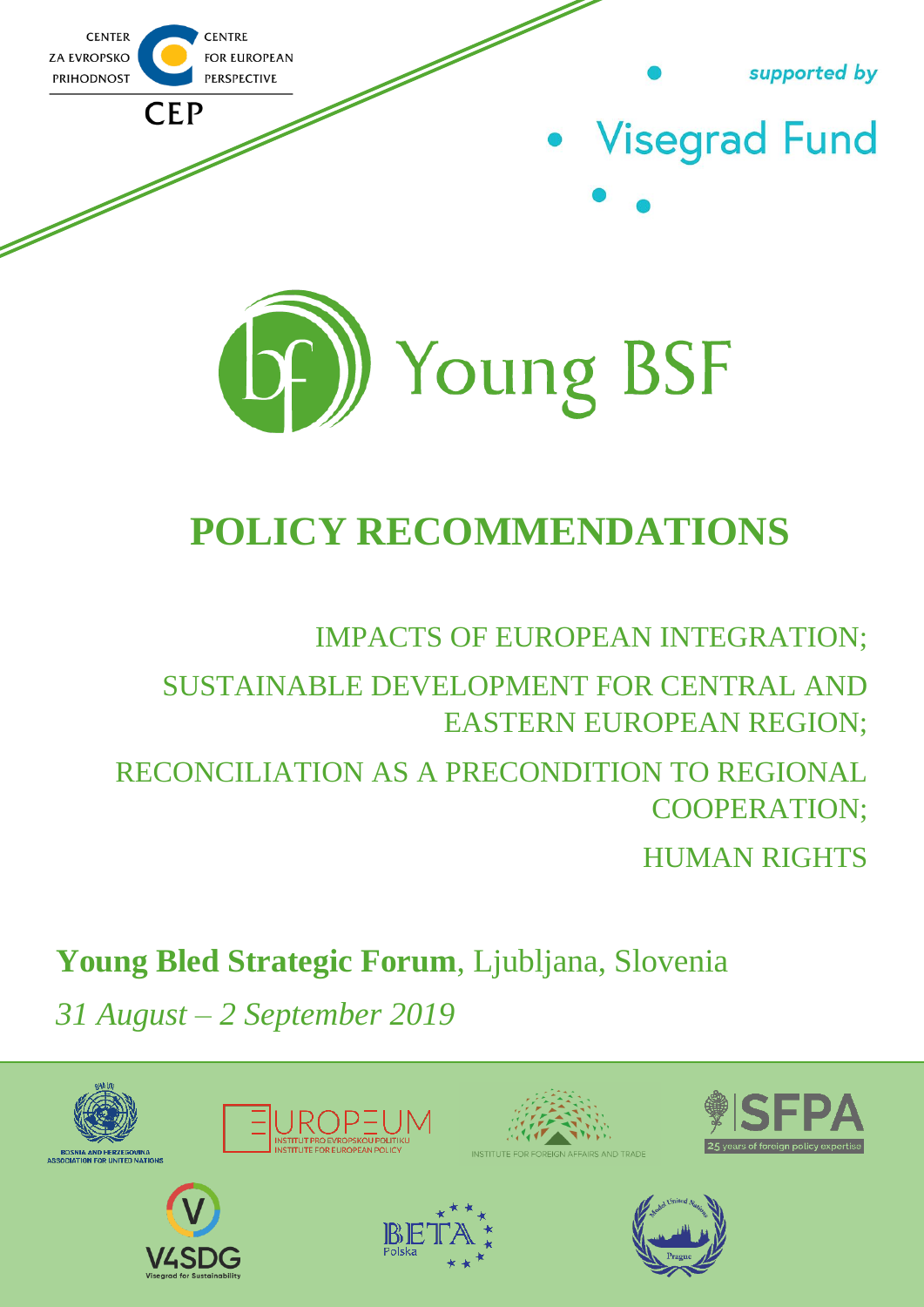

## INTRODUCTION

Centre for European Perspective, has in cooperation with following Project Partners:

- Institute for Foreign Affairs and Trade, Hungary [\(http://www.kki.hu/\)](http://www.kki.hu/)
- Research Center of the Slovak Foreign Policy Association, Slovakia [\(http://www.sfpa.sk/\)](http://www.sfpa.sk/)
- EUROPEUM Institute for European Policy; Czech Republic [\(http://www.europeum.org/\)](http://www.europeum.org/)
- Bosnia and Herzegovina Association for United Nations, Bosnia and Herzegovina [\(https://www.unabih.org/\)](https://www.unabih.org/)
- Tomorrow Youth Foundation for Sustainability, Hungary [\(http://www.v4sdg.com/\)](http://www.v4sdg.com/)
- BETA-Europe, Poland [\(http://www.meu-warsaw.pl/\)](http://www.meu-warsaw.pl/)
- PragueMUN, Czech Republic [\(http://www.praguemun.cz/\)](http://www.praguemun.cz/)

and with support of International Visegrad Fund [\(https://www.visegradfund.org/\)](https://www.visegradfund.org/), developed and executed a project, titled *YOUNG BSF: YOUTH AS A (FUTURE) (RE)SOURCE.* Project consisted of various online meetings, one preparatory meeting held in Sarajevo, main event held alongside Bled Strategic Forum, with final product being writing of policy recommendations. Topics that the project dealt with, have been chosen during the applications procedure for participants, where all the applicants had to answer a question on what do they deem the most important issue pertaining to their country, or their region, and what are some of the solutions for it. Through quantitative and qualitative analysis, following four topics have been chosen as those mentioned most commonly by participants from all over the world:

- Impacts of the European integration;
- Sustainable development for Central and Eastern European region;
- Reconciliation as a precondition to regional cooperation;
- Human rights.

### About Young BSF and background of the project

The Young Bled Strategic Forum (Young BSF) is an annual conference bringing together young leaders to engage in lively discussion and develop out-of-the-box solutions to some of the most pressing world issues. The Young BSF model has been growing and changing and has become a unique meeting place for a diverse

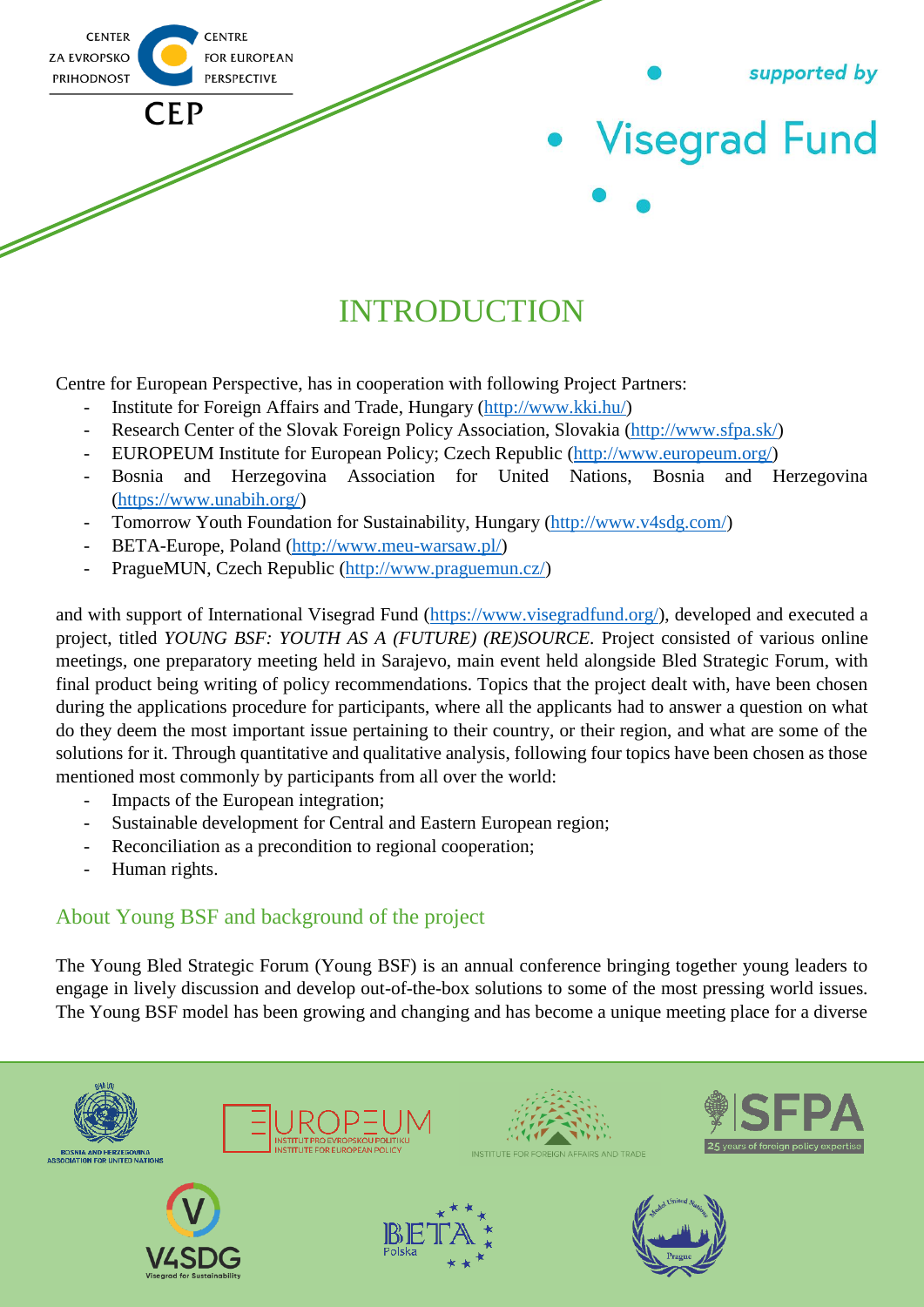

array of young leaders, entrepreneurs, influencers, thinkers and social activists and thus, offering them a platform to share their visions, exchange ideas and connect with one-another.

Young BSF 2019 has reflected on the topics of the Bled Strategic Forum (BSF) and focused on sources and resources of (in)stability and looked at young people as a (re)source for the future. Recently, the European Commission's DG for Education and Culture carried out a study on "State of young people and youth policy in Europe". The study argues there are two dominant discourses pertaining to the youth, namely: the image of 'Youth as a Resource' and 'Youth as a Problem'. Typically, the image of 'youth as a resource' prevails in periods of stability, economic growth and social reforms, while the image of youth 'as a problem' prevails in periods of economic crisis, of political instability. At such times, the media is portraying the youth as 'dangerous', 'deviant', 'criminal', and 'violent'. Project participants will prove youth is a valuable resource in several ways. Young people are not solely valued as potential contributors to society, in their status as adults-to-be, but also in their present status as youth, whereby they contribute to society for the very reason that they are young, full of innovative ideas and able of thinking out of the box. Young people will prove they are capable of acting as agents, by being both responsible for and capable of participation in the on-going construction of the reality and the future of themselves and of society.

Special emphasis at the Young Bled Strategic Forum was given to the cross-regional cooperation. A new generation of leaders has demonstrate that such cooperation is not only necessary, but rather inevitable for positive next steps in democratization, advancement of human rights, sustainable development, women empowerment, Euro-Atlantic integrations of Western Balkans, counter-terrorism, climate change and other cross-border topics. To do this effectively, young leaders had a possibility to learn from their peers from different regions, share their knowledge, ideas and know-how. Sustainable regional cooperation programs are the key towards a comprehensive, inclusive, and innovative approach that engages youth and prepares agents for change.

In order to strengthen the regional cooperation and know-how exchange between V4, WB6, EU and beyond, this project has in one place joined experts, coming from leading think tank institutions in V4 and WB6, as well as leading youth organizations, widely experienced in youth affairs. Participants have through preparatory meetings produce, discuss, develop and build upon topics, relevant for all the actors involved. Knowledge gained and experience exchanged has shed a light on the role of youth in resolving salient, cross-border matters. Topics chosen have then further been debated through a 3-day final conference, held in Ljubljana Bled, where comprehensive Policy Recommendations have been produced. All the participants have afterwards joined a leading international conference in the South-East Europe, Bled Strategic Forum, where

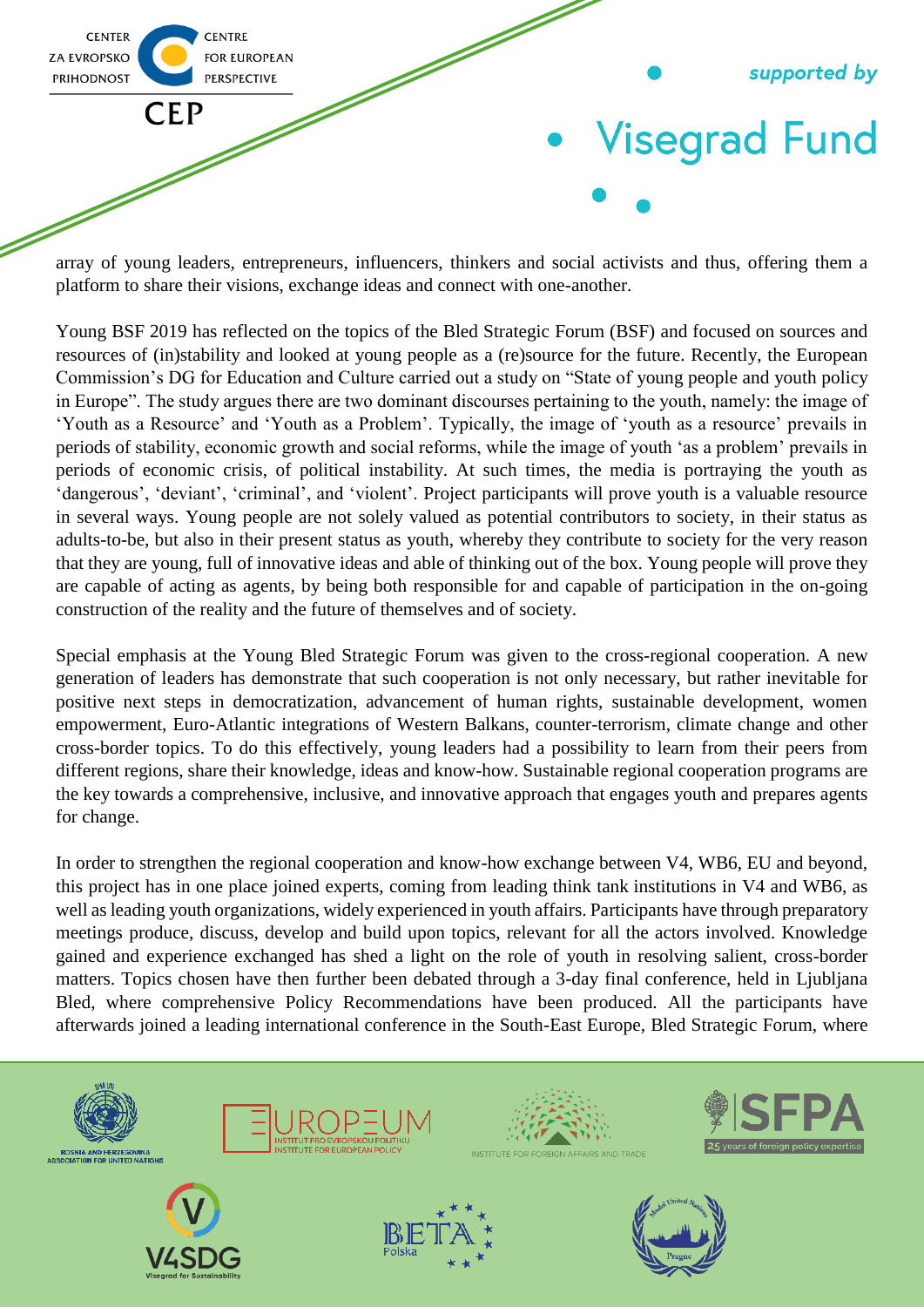

they got a chance to debate those topics with leading figures in the politics, economy, academia and NGO sectors.

Strong, committed and inclusive democratic youth leadership has proven to be of crucial importance for the process of democratization, conscientious Euro-Atlantic integrations and future EU expansion in general. In our efforts to build a structured regional cooperation we have realized we must therefore bring young leaders on board in order to build tighter ties among civil societies, offer room for youth-to-youth exchanges, and enable a continuous flow of information and knowledge among the EU member states and non-EU states.

We have followed the notion that youth, being the essential cornerstone of dynamic civil societies, should be given an opportunity to:

- Contribute to the regional integration,
- Be the herald of European values and democratic leadership with dedication and perseverance,
- Identify topics of common interest and tackle issues of shared concern for communities in the region.

Young leaders have also been selected to participate as speakers at the main event, Bled Strategic Forum. This practice has proven its worth in past editions and to the benefit of the BSF, as it brought innovative solutions and shed a light on youth perspectives. Youth has through active participation received an opportunity to meet the leaders from the governmental, business and non-governmental sectors and join them in discussions addressing salient issues. This document is the final result of the project, policy recommendations based on discussion held through online and in-person meetings.

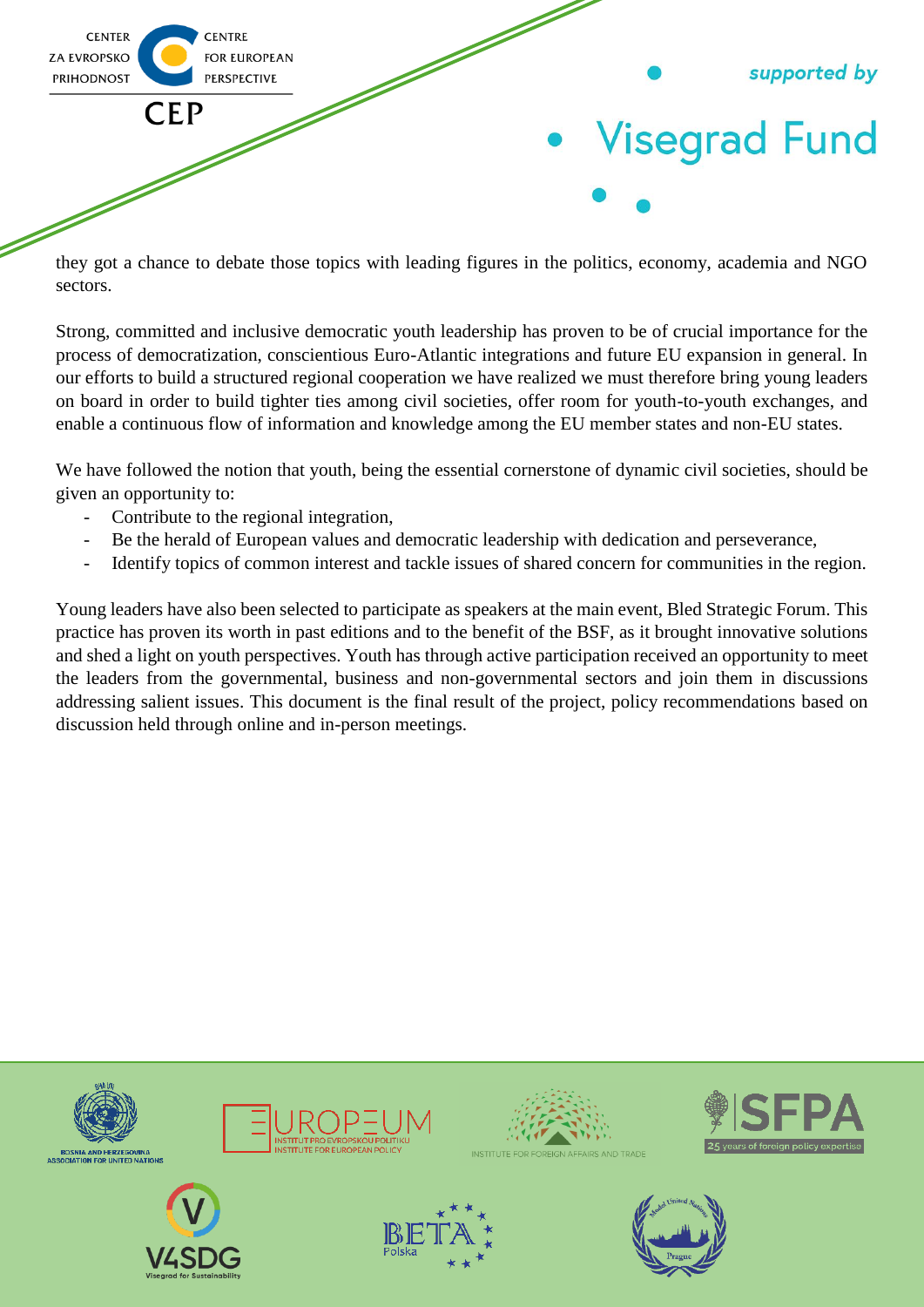

### Impacts of European integration

## Prepared by IFAT and SFPA

## POLICY RECOMMENDATIONS

### **Introduction**

As part of the Young Bled Strategic Forum (Young BSF), participants had the chance to exchange their views about the European integration process of the Western Balkans. Throughout roundtable discussions, participants identified numerous challenges that can negatively impact the European project of the region. As a result, five policy recommendations had been formulated with the aim of giving a fresh incentive to the EU enlargement.

### **Main issues discussed**

Participants covered various topics that include regional cooperation, the effectiveness and visibility of the EU and its strategic documents as well as the presence of external actors in the region. A common ground has been set for the discussions: for the Western Balkan countries – Albania, Bosnia and Herzegovina, Kosovo, North Macedonia, Montenegro and Serbia – there is no other option than the European integration process. Similarly, the region has a strategic importance for the EU. Being the strongest supporter/promoter (both politically and economically) of the region, its full engagement is inevitable. The fear of losing its normative power and the attractiveness of becoming a Member State must be tackled with immediate changes. Thus, we offer five recommendations that must be taken into consideration within the Western Balkans as well as on the EU-level.

### **Policy recommendations**

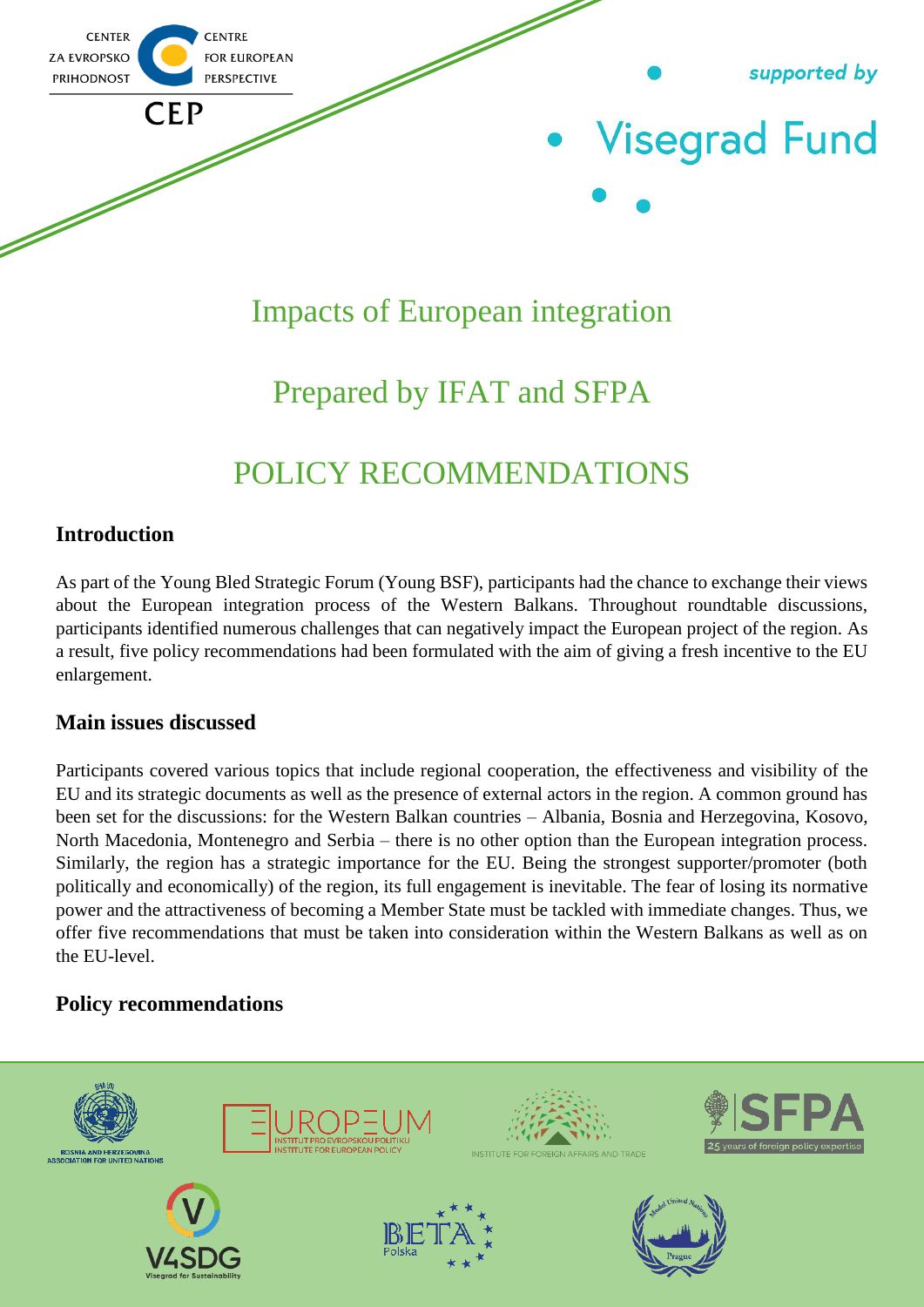

Participants formulated five policy recommendations based on their discussions about the European integration process of the Western Balkans. The recommendations encompass the regional and European levels/aspects too. Moreover, they also stress the importance of multi-level cooperation and active involvement of the state and non-state actors.

### **1. Stronger regional cooperation among the Western Balkan countries**

A stronger cross- and intra-regional cooperation is the key for economic and social growth. The whole region can benefit from the strengthened political, economic, societal and environmental ties. The creation of the Regional Economic Area (REA) during the Trieste Summit (2017) is a good initiative but it must be expanded to other fields of cooperation. Interconnectedness can also contribute to the creation of a common identity in a long run.

The example of the Visegrad countries – Czech Republic, Hungary, Poland and Slovakia – can serve as a source of inspiration for the region. The extended and stronger cooperation among these Central European countries before their EU accession (in 2004) can function as an example to be followed by the Western Balkan countries.

### **2. Internal problems of the EU cannot be a reason for stopping the enlargement**

Although the EU faces different challenges (Brexit, migration, enlargement fatigue), those problems cannot serve as excuses for stopping/prolonging the enlargement procedure. We identified three reasons that confirm our statement:

- throughout its history, the European Economic Community (EEC)/EU always had to deal with internal challenges; however, those obstacles did not stop the widening aspect and the EU managed to evolve though further rounds of enlargement;
- we cannot argue that the enlargement itself is the source of internal problems and potential (institutional) instability;
- in terms of territory, population and economy, the Western Balkans is a relatively small region; thus, the region's impact upon accession must not be overestimated.

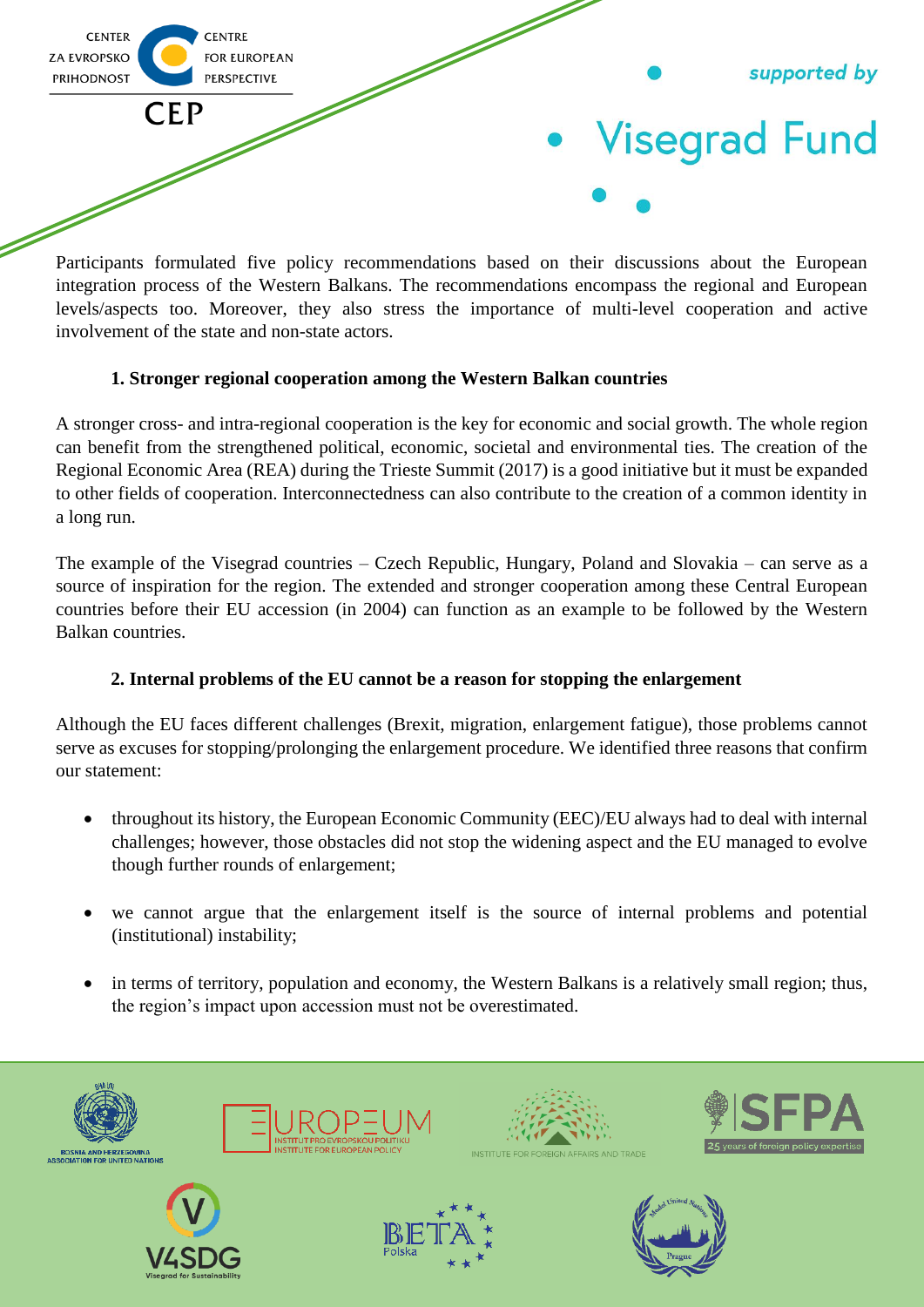

#### **3. The EU should stimulate reforms using its soft power and be transparent**

The role of the EU to initiate and stimulate change in the Western Balkans must be reinforced. By using soft power to strengthen its normative power in the region, the EU must also focus on the sub-state level.

Moreover, a clear timetable for the enlargement process must be created and made public. This well-defined schedule would clarify the steps/dates for enlargement and would serve as a roadmap for the Western Balkan countries. Even if the timetable does not foresee a date for accession soon, the fact that there is a structure is beneficial for the candidate countries and for the EU too. We can thus avoid the decrease of the EU perspective, give credible promises and motivate the countries to execute reforms in a timely manner.

#### **4. Intensified visibility of the EU – internally and externally**

The importance of visibility and strategic communication must be realized by the EU. To combat the influence of external actors (Russia, China and Turkey) as well as the rise of anti-EU voices within the region, the EU must apply an extended communication and visibility campaign.

The visibility strategy is twofold with its internal and external dimension:

- internal dimension: promoting the Western Balkans' integration process among EU institutions and Member States;
- external dimension: using local advocates from the Western Balkan countries to promote the deeds and the necessity of EU accession.

#### **5. Direct and technical EU strategic documents**

Official documents from EU institutions (e.g. annual progress reports) ought to be clearer in addressing direct messages. Furthermore, these documents must focus on the technical side of the enlargement and put aside the political aspects as much as possible. These changes would allow the Western Balkan countries to rightfully asses and evaluate their respective situation as well as to identity and solve their problems.

In this regard, *a credible enlargement perspective for and enhanced EU engagement with the Western Balkans* by the European Commission (published on 6 February 2018) brought a significant change. The document









**STITUTE FOR FOREIGN AFFAIRS AND TRADE** 

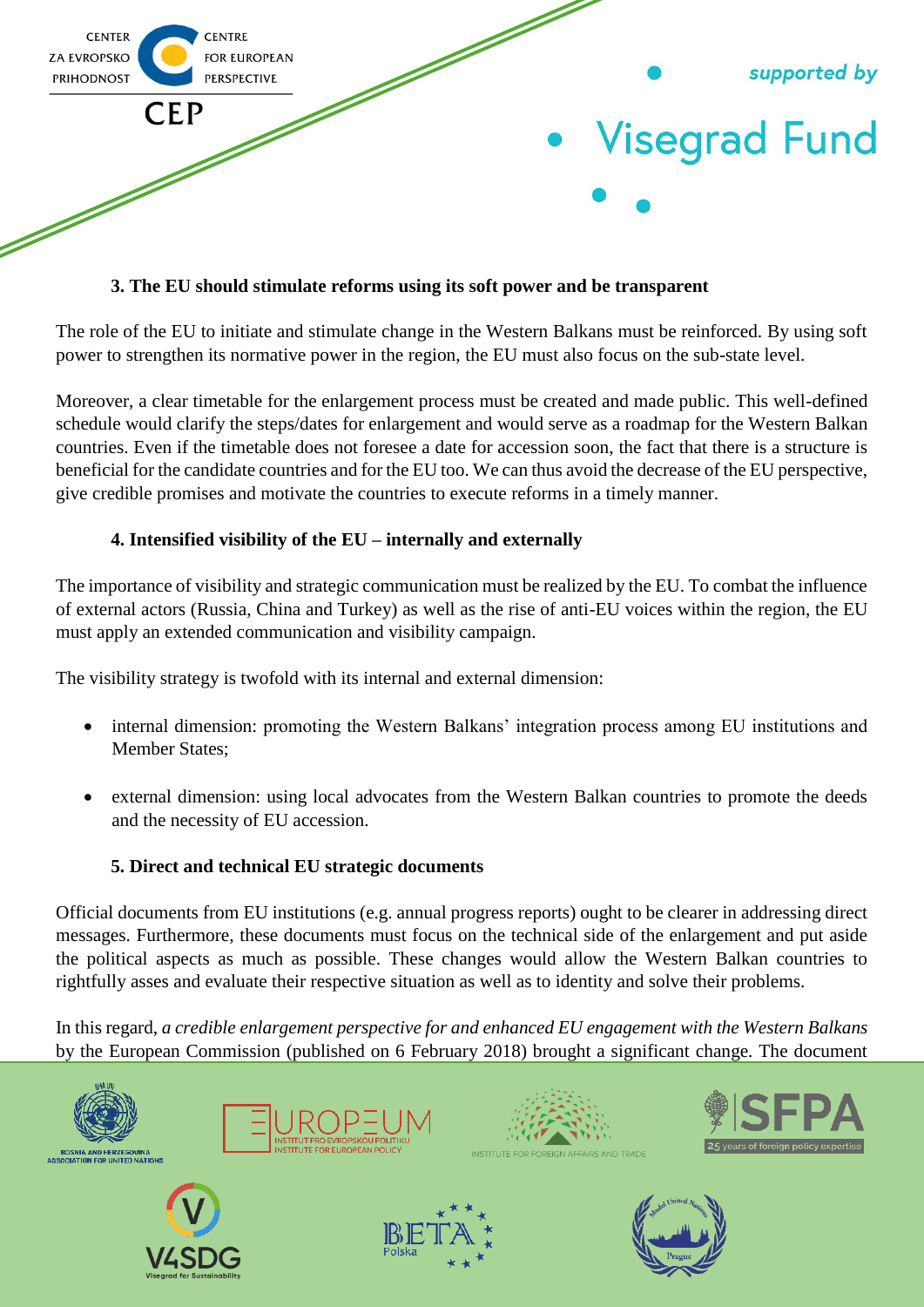

used a new approach by naming country-specific issues in a clearer way. All documents from the EU should follow this pattern. Conclusion

The Young BSF served as an excellent opportunity to discuss the future of the EU enlargement towards the Western Balkans. The five recommendations that participants jointly came up with are aiming at identifying the flaws of the current enlargement tendencies as well as at offering credible solutions to overcome those obstacles. We must realize the need for change in order to keep the European project towards the Western Balkans alive.

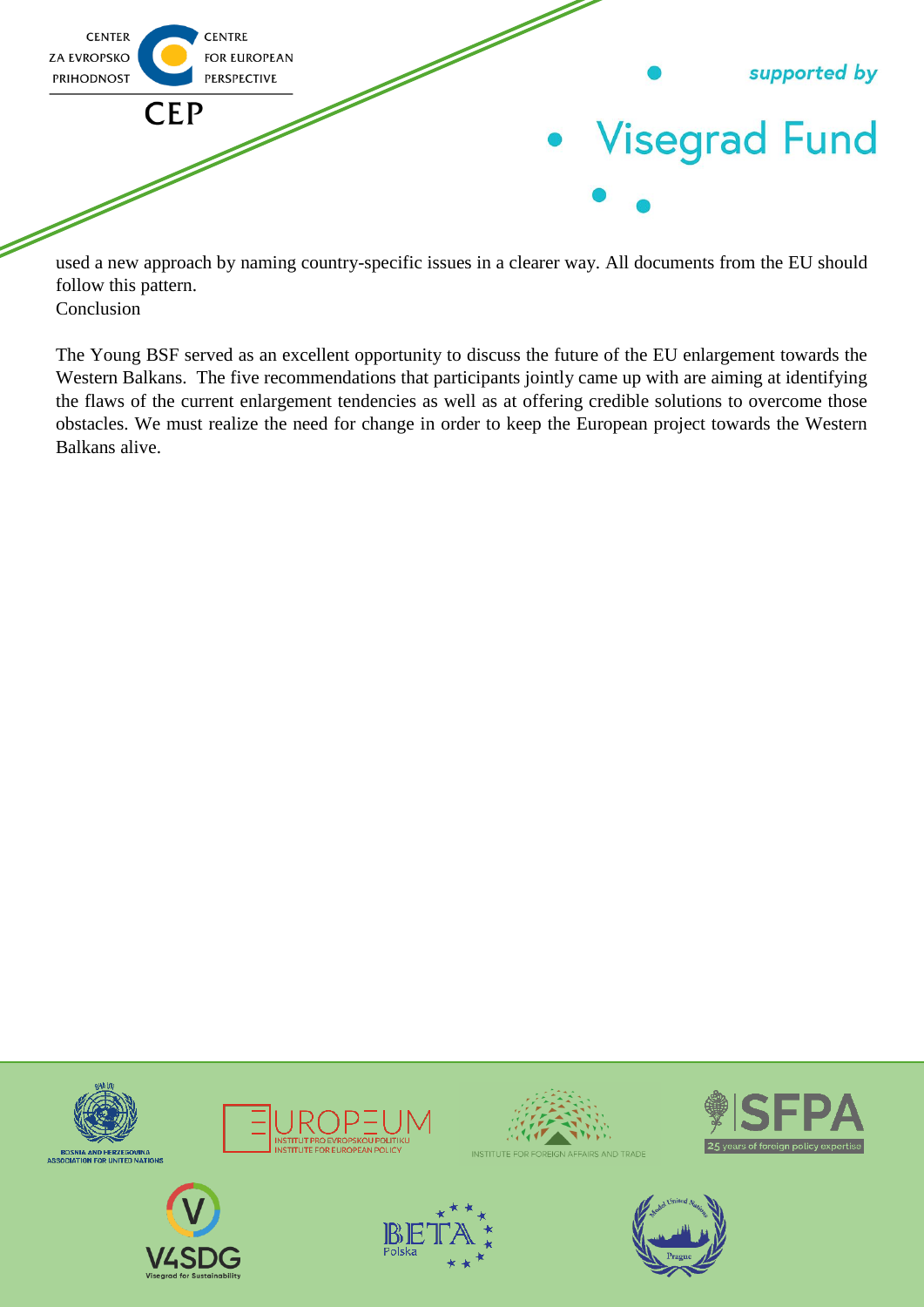

## Sustainable Development for the Central and Eastern European region

## Prepared by V4SDG and BHA UN

## POLICY RECOMMENDATIONS

### **Introduction and Main Topics Discussed**

As part of the Young Bled Strategic Forum (Young BSF), participants had the chance to exchange their views about the European integration process of the Western Balkans (WB). Throughout roundtable discussions, participants identified numerous challenges that can negatively impact the integration process of the region.

This policy paper elaborates on the sustainable development for the CEE regions. During the discussions, our focus gathered around five main areas, namely i) the civil society and its role in sustainable development, ii) the policy making process including the role of the European Union (EU), a possible institutional reform and supervision and implementation of the adopted proposals, iii) the role of the private sector, iv) the linkage between the Central and Eastern European (CEE) region, education and human rights, and finally v) the topics of employment, innovation and research.

### **Policy recommendations**

Our table formulated five policy recommendations based on our discussions about the European integration process of the Western Balkans and the sustainable development perspective thereof. The recommendations encompass the regional and European levels/aspects and they also stress the importance of multi-level cooperation and active involvement of the state and non-state actors.

### **1. The civil society and its role in sustainable development**

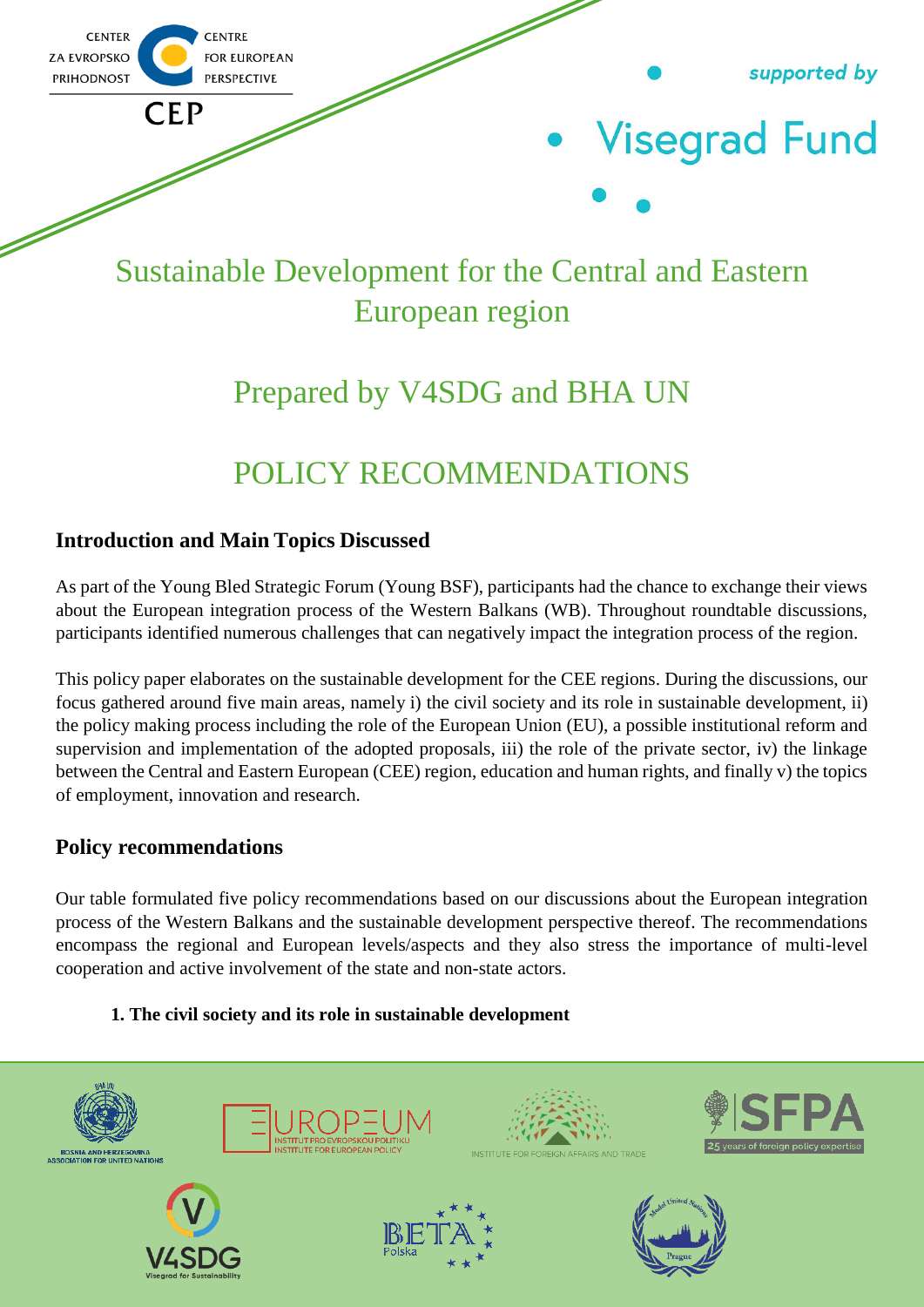

The importance of fostering and securing the role of civil society is inevitable as they are the one who can serve as a basis for awareness-raising, who can have the power of lobbying on governmental levels and who can represent the "demand" and "support" side of the coin: the whole society.

### **2. An overview of the policy making process**

The  $EU$  – considering its power and position – is a great facilitator for sustainability. Therefore, the EU enlargement and the presence of the WB countries in the Union in the future would mean also a better implementation of the SDGs on a European level.

#### *We urge decision-makers to:*

- Implement laws to speed up the accession process and to eliminate the unnecessary, sometimes so-called "bureaucratic" steps as well as to facilitate the cooperation between the EU and WB countries;
- Adopt an institutional reform, where a "sustainability post" would be created in each ministry to safeguard the principles laid down with the SDGs;
- Set up an agency responsible for supervising the implementation process of the SDGs as a multidisciplinary task force;
- Foster trans regional-cooperation especially between the V4 and the WB countries, where the V4 group could serve as facilitator;
- Foster awareness and strengthen multilateralism and;
- Foster awareness/ Implement laws regarding a "just transition", a process which engages all actors in society such as unions, industry, public administration, the actors of the governments and civil society.

#### **3. The role of the private sector**

We emphasize the importance of the equal roles of the public and private sector in the promotion and safeguarding of the sustainable development of the region.

*Hereby, we recommend:*

- The removal of public subsidies for fossil fuels;
- The promotion of green energy;
- Tax increase on unnecessary packaging;
- Tax cut and increase of public subsidies for methods of green packaging systems;
- Granting subsidies for companies, provided they aim to use net-zero carbon technologies and;
- Fostering Public-Private Partnership for effective and efficient cooperation towards sustainability.













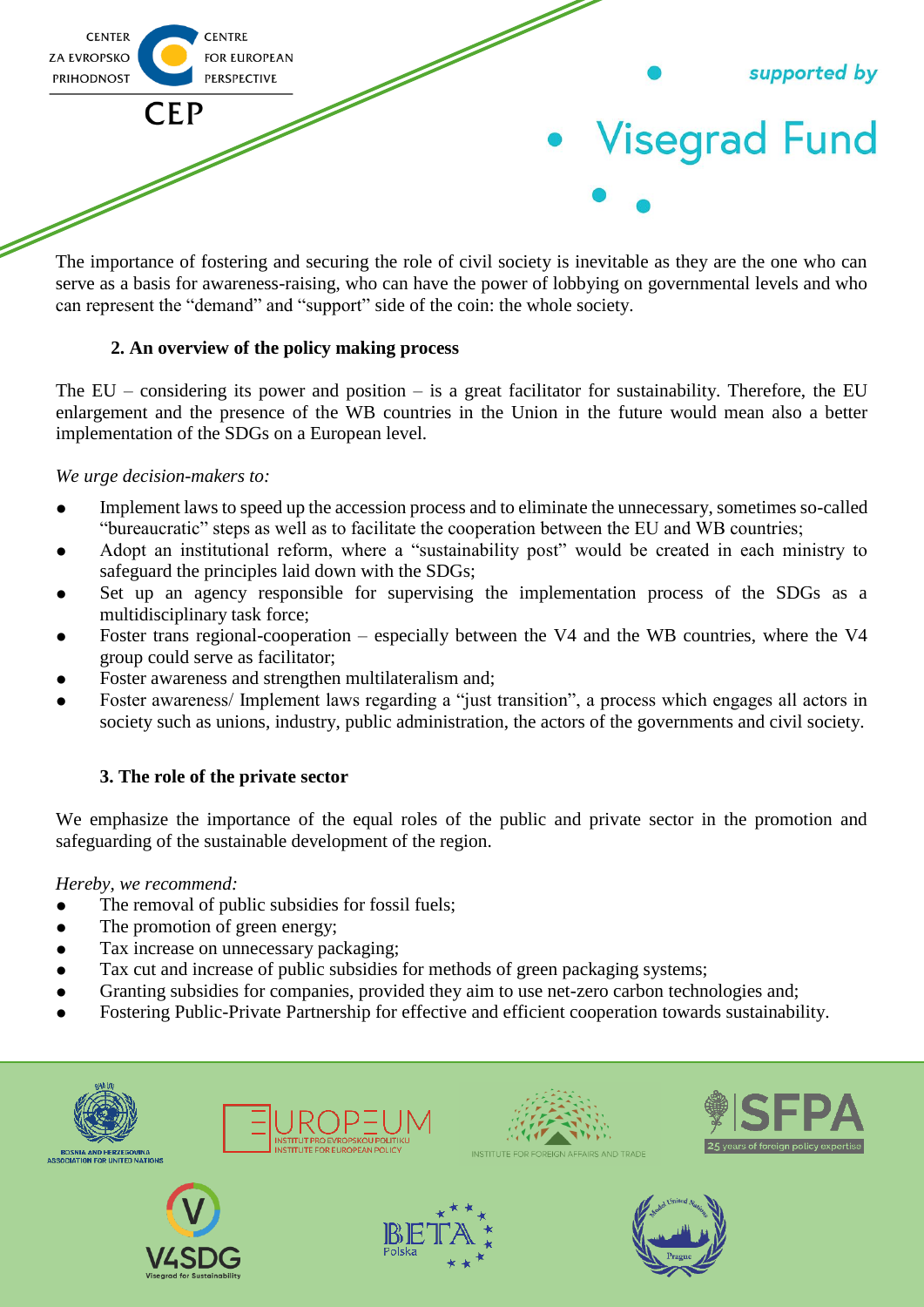

#### **4. Education and Human Rights**

We highlight the importance of the gender mainstream, recognising that gender equality can contribute in great length to the implementation of all other SDGs.

Also, we promote the utmost importance of education as a key component of sustainable development. More awareness-raising campaigns are necessary, especially for children and younger generations to get familiar with the notion and aims of the SDGs, its relevance and impact for a sustainable development.

#### **5. Employment, Innovation and Research**

As discussed during the event, the unemployment rate, especially among the young generation is extremely high in the region, thus we allocated a recommendation to this issue, *where we encourage decision-makers to:*

- Improve general access to labour market for young people;
- In order to support just transition create green jobs;
- Invest in research projects about the relations between the WB countries and the EU, that can serve as a firm basis for the future cooperation and;
- Invest into solving the challenge of transition from old industries such as coal into alternative employment.

### **Conclusion**

Sustainable development can be discussed from a wide variety of aspects ranging from individual to policymaking levels. During Young BSF, we got the chance to discuss the questions on SDGs from the point of view of the pressing issue of the EU enlargement and the situation of the WB countries.

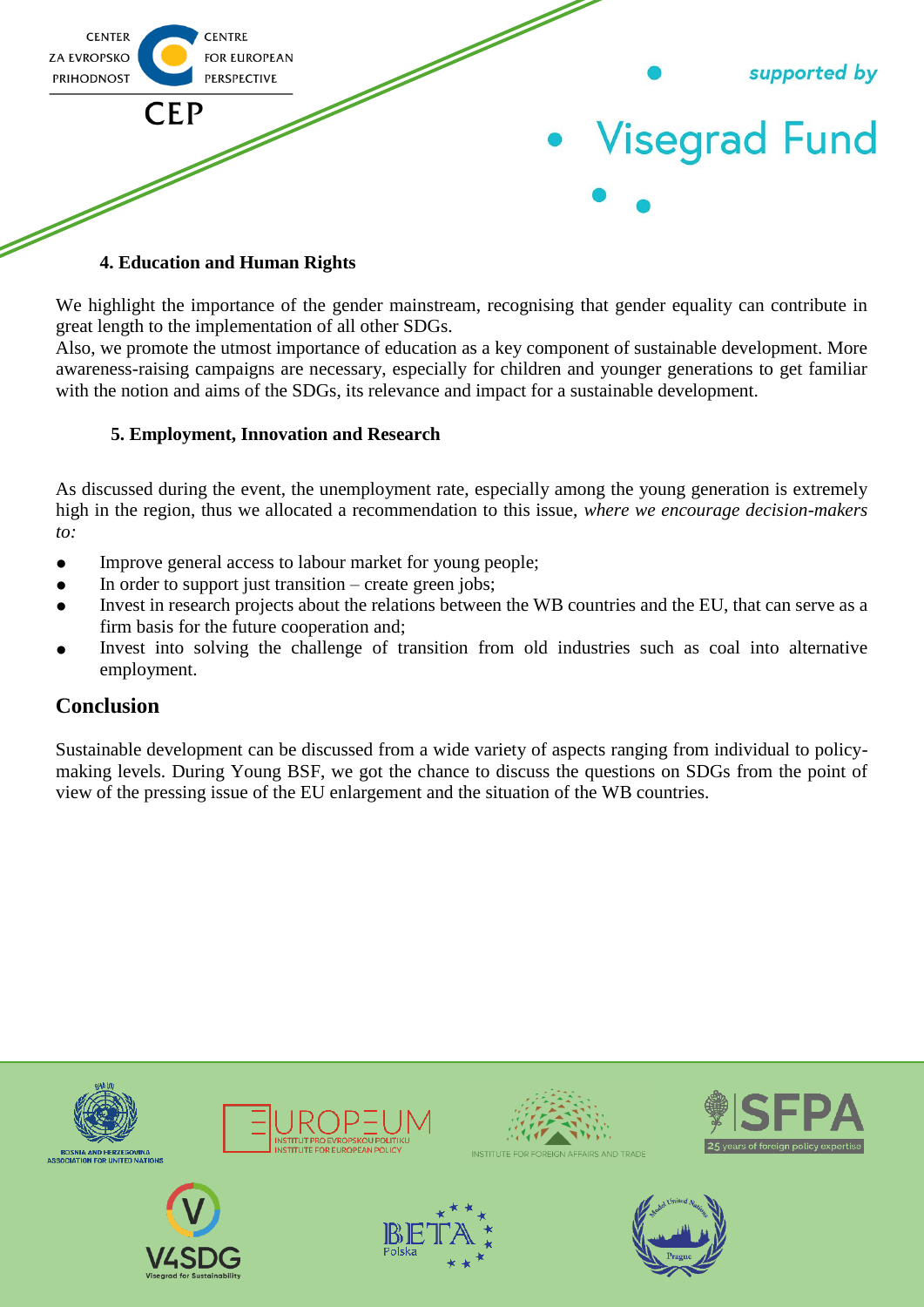

## Reconciliation as a precondition to regional cooperation

### Prepared by EUROPEUM and CEP

## POLICY RECOMMENDATIONS

### **Introduction**

During the Young Bled Strategic Forum (Young BSF), the topic of reconciliation in the Western Balkans was discussed in a roundtable discussion by the participants. Despite the topic which lacks any clear definition and includes not only reconciliation among states but also on the level of societies and different communities, it was met with deep interest and proactivity from the participants' side. Several key issues were discussed during this session and recommendations for the relevant stakeholders were formulated.

### **Main issues discussed**

The participants stressed the importance of reconciliation as a necessary condition for the whole region to be able to leave the legacy of the past behind and progress forward. While they appreciated the fact that there are many NGO and EU-driven initiatives in place which deal with the topic of reconciliation and try to facilitate connections among people from different ethnic and religious groups, more efforts were deemed necessary, especially in the area of youth mobility. According to the participants, there is a significant and widening gap between young people from bigger cities and with university education and those from rural areas who remain outside of these initiatives and frameworks. In the same time, the main obstacles to the reconciliation process were identified at the national political level, in the irresponsible political leadership, which is abusing these deep resentments among communities, keeping them open and much alive. As more political will is needed for the reconciliation process to bring any results, the EU was identified as the key player who can influence the political environment in the region.

### **Conclusions and recommendations**

From the discussion with the participants, it is clear that more efforts in the reconciliation process are seen as necessary at all levels. Politicians need to start taking responsibility and be called to do so, more initiatives

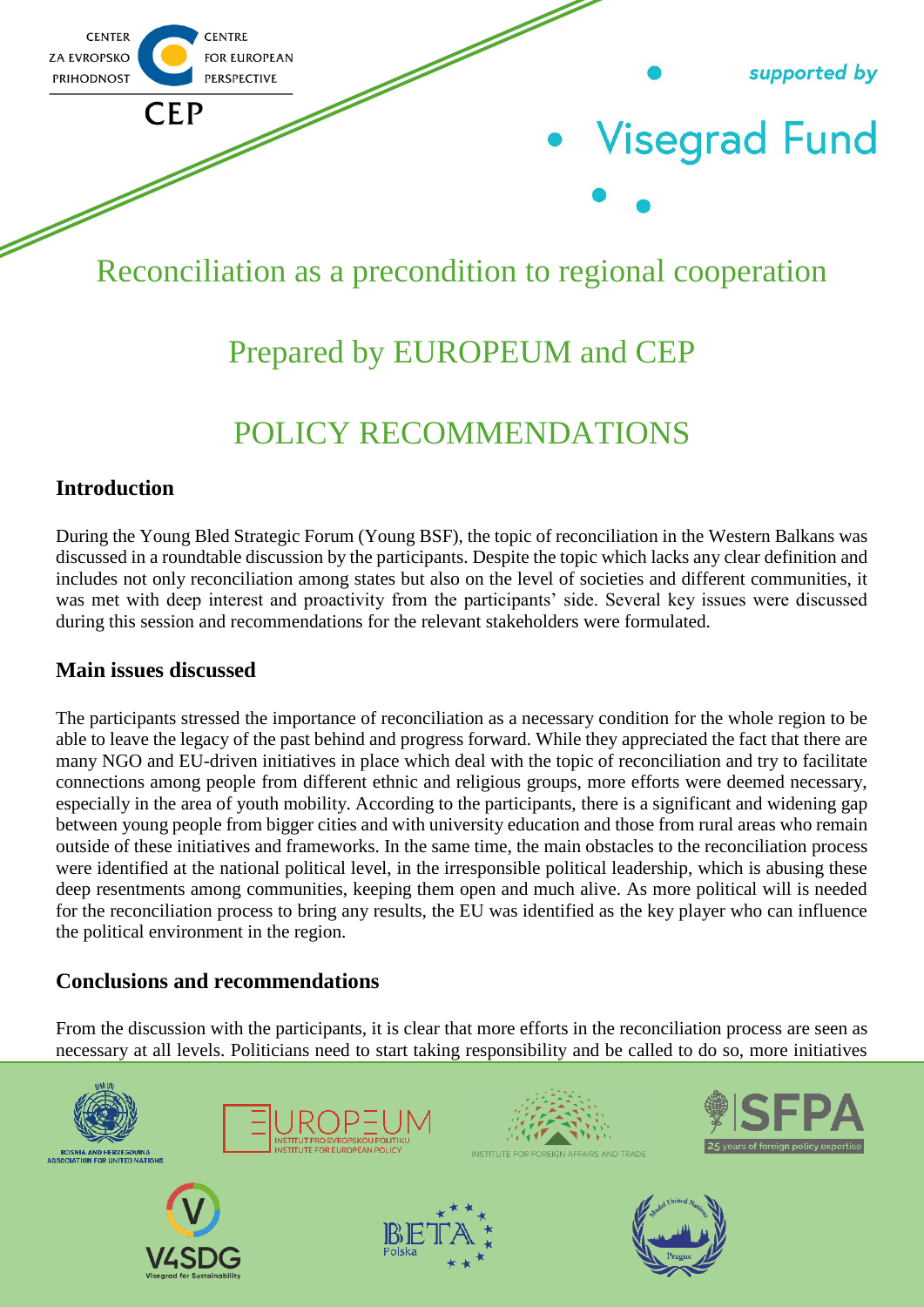

should be aimed at the youth living further from urban centres and the youth mobility programs need to be supported further. While the success of the process is dependent entirely on the Western Balkan citizens, the EU is the key driver and any real progress is seen as hardly achievable without its strong support. This is most important especially for the deeper engagement of the Western Balkan political elites in the process. The reconciliatory nature of the origins of European integration itself should serve as an inspiration and model for the reconciliation process in the Western Balkans.

### **1. Reconciliation must be an integral part of the EU integration process**

Reconciliation and the need for real efforts and progress in the process needs to be stressed more by the EU institutions. Concrete strategies and tools supporting the reconciliation process should be formulated (building on the inclusion of reconciliation and good neighbourly relations among the six flagship initiatives) including monitoring and evaluation. It must be made clear by the EU representatives that the current hostility, inflammatory rhetoric and tensions should have no place in today's EU.

#### **2. The influence of the EP political groups on Western Balkan political parties must be used in promotion of the importance of reconciliation**

The leaders and members of EP political groups need to exercise their influence over their counterparts from the Western Balkan region in communicating the importance of progress on reconciliation as well as other key issues of the integration process. Together with a greater involvement of national parliaments in the process this can support the actions of the governments which are very often insufficient or even harmful to regional reconciliation.

#### **3. More programs focused on youth mobility are needed, especially those reaching to the usually excluded youth**

The mobility programs for youth were recognized as a very important and successful tool in promoting reconciliation across the region. However, increased funding is still needed. Any future initiatives also need to focus more on young people living outside the most urbanized areas and with lower education. These groups usually remain excluded from these programs and in the same time are the ones most vulnerable to nationalist rhetoric.

#### **4. Education system in each of the countries must be changed, countering the promotion of different historical narratives**

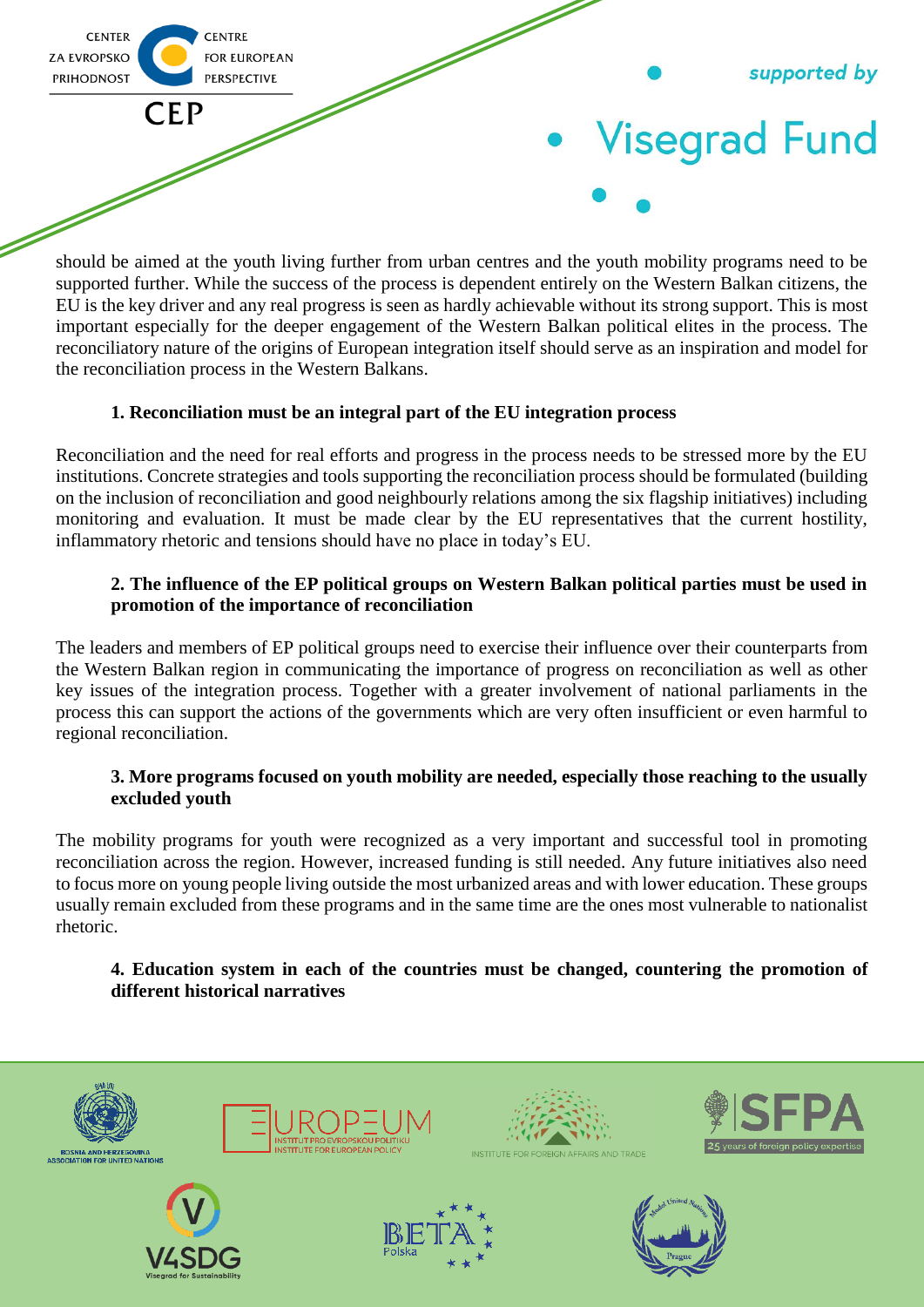

The discussion concluded and strongly emphasised that moving forward is not possible without a fundamental change in the education systems in the region. As long as the biased historical narratives, igniting mutual prejudices and grievances, are taught in schools, any real progress on reconciliation is not possible, even hindering the effect of other existing initiatives and programs. Schools and families are the places where opinions of young people are shaped and responsible education towards a joint future based on cooperation instead of separation and mutual hatred is desperately needed in the region.

#### **5. National political bodies have to be more involved and active in the existing initiatives supporting reconciliation**

The current initiatives struggle with lack of interest and involvement from politicians, limiting thus their impact. All relevant political institutions need to be more engaged in the work of the regional organizations and initiatives, such as RYCO, RECOM or WBF. Reports from these initiatives should be read and discussed in the parliaments, participation by government representatives in relevant meetings needs to be strengthened and communication with the governments need to be intensified.

### **6. Symbolic reconciling gestures play an important role**

While concrete practical policies and initiatives are crucial, symbolic gestures support the reconciliation process significantly. These should come ideally as a form of recognition of crimes committed by one own's nation and public apology by the political elites, however, there are also positive examples from other countries of reconciliatory gestures coming directly from the communities (e.g. memorials for the other group's victims built by the locals). The recognition of the past crimes is an integral part for the healing process in all affected communities.

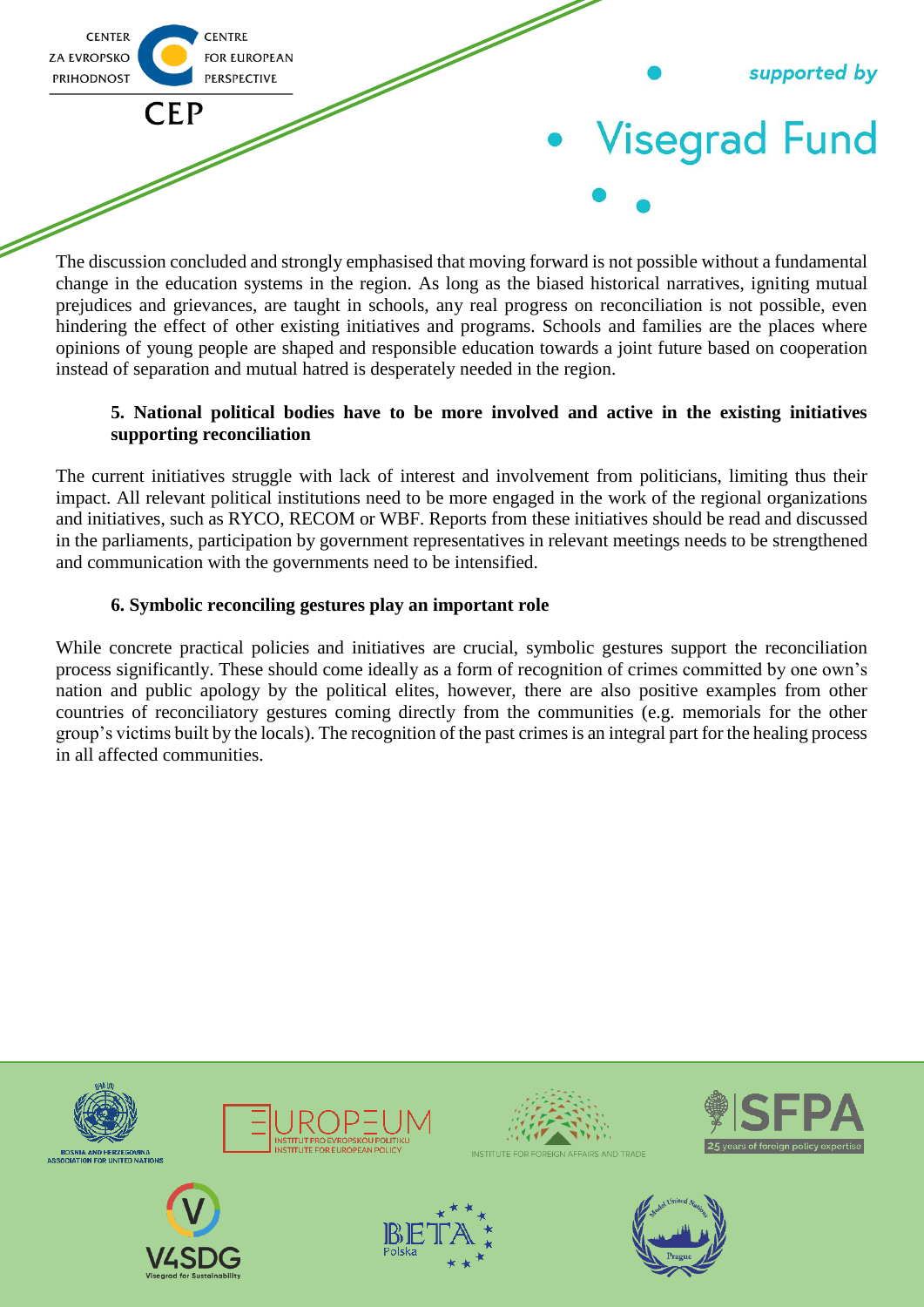

# Human rights

### Prepared by MUN Prague and BETA Polska

## POLICY RECOMMENDATIONS

### **Introduction**

The year of 2018 was marked as 70th anniversary since General Assembly adopted the Universal Declaration of Human Rights. Over 70 years ago human rights were globally acknowledged. Today, however, it seems like they are not as "universal" as the idea behind the Declaration was. Existing mechanisms addressing violations of human rights in the international arena are weak as the Declaration is not a binding international treaty and the United Nations are not able to force any state to change its internal policy.

Participants of YBSF 2019 were ambitious enough to discuss possibilities of improving human rights with special emphasis on minorities' and women's rights. Heated debate proved great passion and concern of younger generation representatives for this topic.

### **Main issues discussed**

The participants have shared problems with regard to their home countries, which were mostly Western Balkan countries but also other countries. It was agreed, that among the most pressing issues for the region of Western Balkans was discrimination against minorities. In Bosnia authorities continuously fail to end structural and political discrimination against Jews, Roma, and other minorities. Such mistreatment of minorities stretches also beyond Bosnia and occurs in other countries across the region. In most Balkan countries LGBTQ people face hate speech and all kinds of harassment, ranging from anonymous and public threats to physical violence.

Another problem widely discussed was violence against women and gender inequality. There is a low number of shelters, a lack of accessible legal support and justice. Underrepresentation of women in the labor market is still significant. Female entrepreneurship is also low and women have limited access to financial loans.

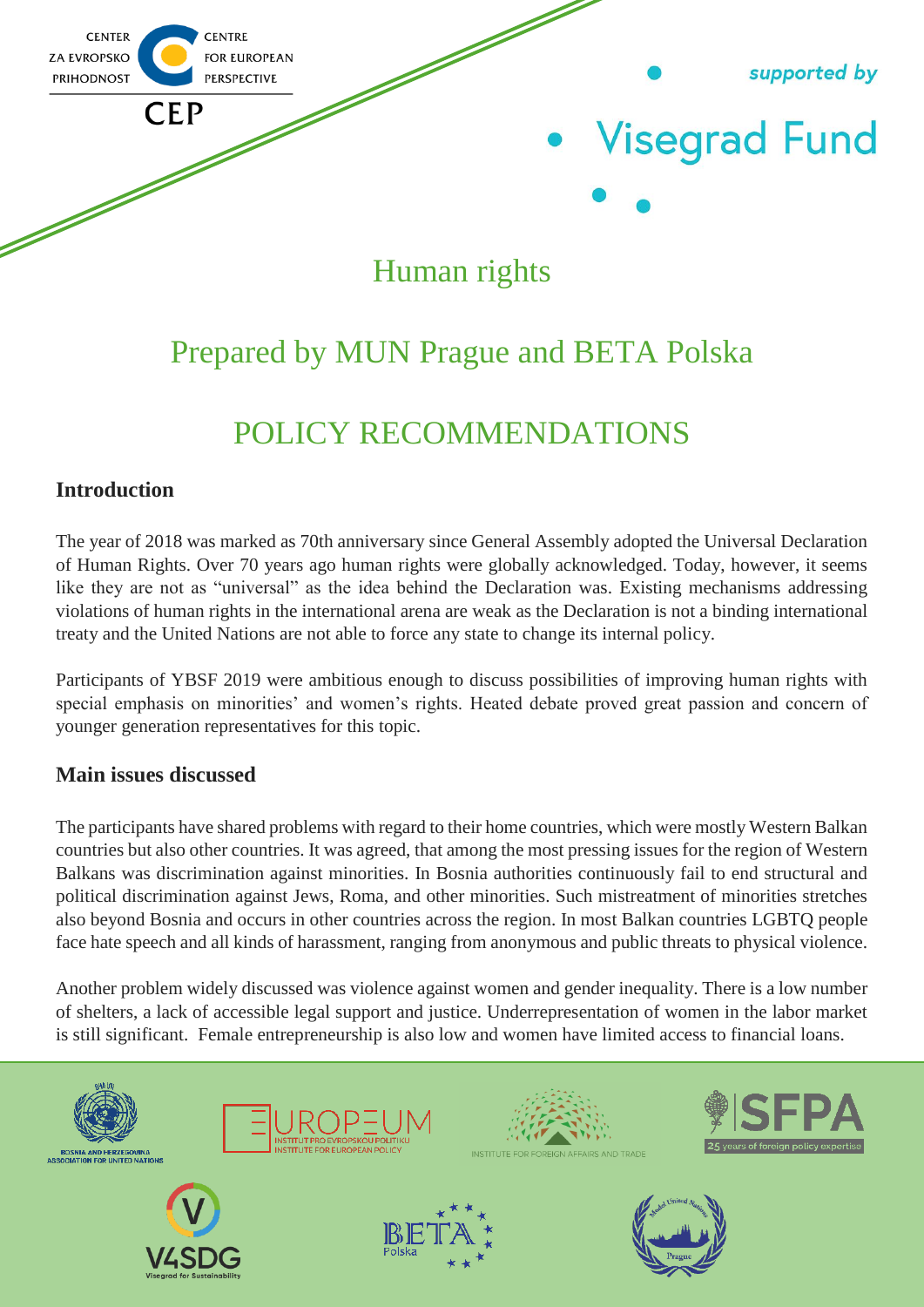

Limited progress in closing the gap between human rights obligations and its practice requires stronger crossregional cooperation, as well as stronger EU involvement.

### **Policy recommendations**

The discussions have resulted in the following policy recommendations on how to overcome identified problems in the region.

### **1. Enable better monitoring of the human rights**

This step would enable access to data of a better quality concerning the human rights situation across the region. It is highly important to improve monitoring capacities of the human rights protection in the region. This could be achieved through better cross-regional cooperation, as it will enlarge the poll of available resources as well as expertise.

Although, there are numerous small projects conducted by the EU to support better monitoring of human rights, a more complex strategy should be set by the EU countries. The strategy should promote communication and cooperation between the institutions, community servants and the media under EU supervision.

### **2. Ensure more humane and stronger protection for the most vulnerable citizens**

Protections of minorities should be addressed through improved systems of social protection and inclusion. This requires core reforms of existing systems. The best way to implement change would be to consult with expert groups created from representatives of the countries with heterogeneous societies as well local experts to better adjust practices to national particularities.

#### **3. The EU accession process as a key mechanism for reforms**

Prospect of accession, coupled with human rights conditionality, can serve as sufficient incentive for authorities and as a result help drive reform. Long-lasting stability can be achieved only with presence of strong democratic institutions that are capable of responding to and protecting the needs of citizens. The EU should use every opportunity to urge the relevant authorities to stimulate the change towards better human rights situation.

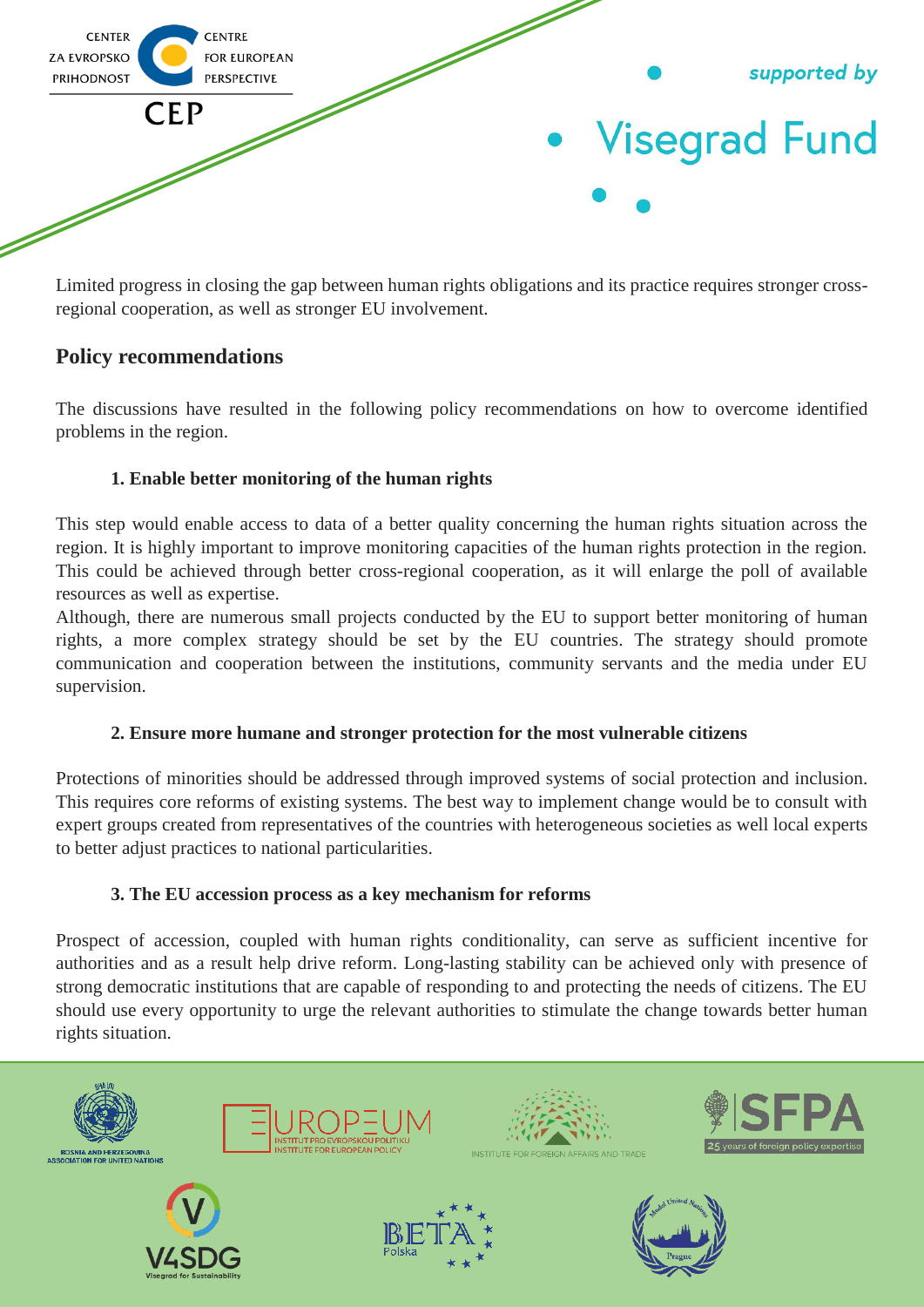

Clear conditions and timetable for the enlargement process is a key to motivating reform implementation in the region. This is a mutually beneficial development for both sides.

### **4. Education and exposure**

Important role in human rights plays with no doubt education. In this regard, it is highly necessary to develop human rights education in all levels of education in the Western Balkans – starting from kindergartens and up to the university curriculum.

Better understanding of human rights will create a fruitful soil for better acceptance of minorities. It should also be intertwined with exposure of minorities to ensure their inclusion in society.

It is also recommended to conduct workshops for students and establish cross-cultural dialogs within single countries as well as across the region. This should teach students of all ages how to be more tolerant and embrace diversity. Additionally, in order to strengthen education process, similar workshops should be also conducted for trainers and various types of civil servants. It would raise awareness about most pressing issues and help to understand the context of existing cultural norms.

### **5. Political determination by the government to implement existing laws on gender equality**

The governments should address reforms to promote gender equality. Authorities should create greater pressure on political parties to increase their commitment to gender parity. Greater involvement of the government resulted in legislation supporting gender parity would also create favorable conditions for cultural changes and demolish major barrier to gender equality.

### **6. Hate speech and the role of mass media**

Hate speech is present especially in the internet and other mass media, and minorities (i.e. ethnic groups, LGBTQ people). In order to tackle it, it is crucial to open the discussion about the introduction of regulations against hate speech. It will allow the whole society to take part in extensive consultation process and find the best way to find the best solution to fight the problem. One of the ideas proposed by participants was to introduce national institutions overseeing public media in order to prevent structured hate speech against minorities.